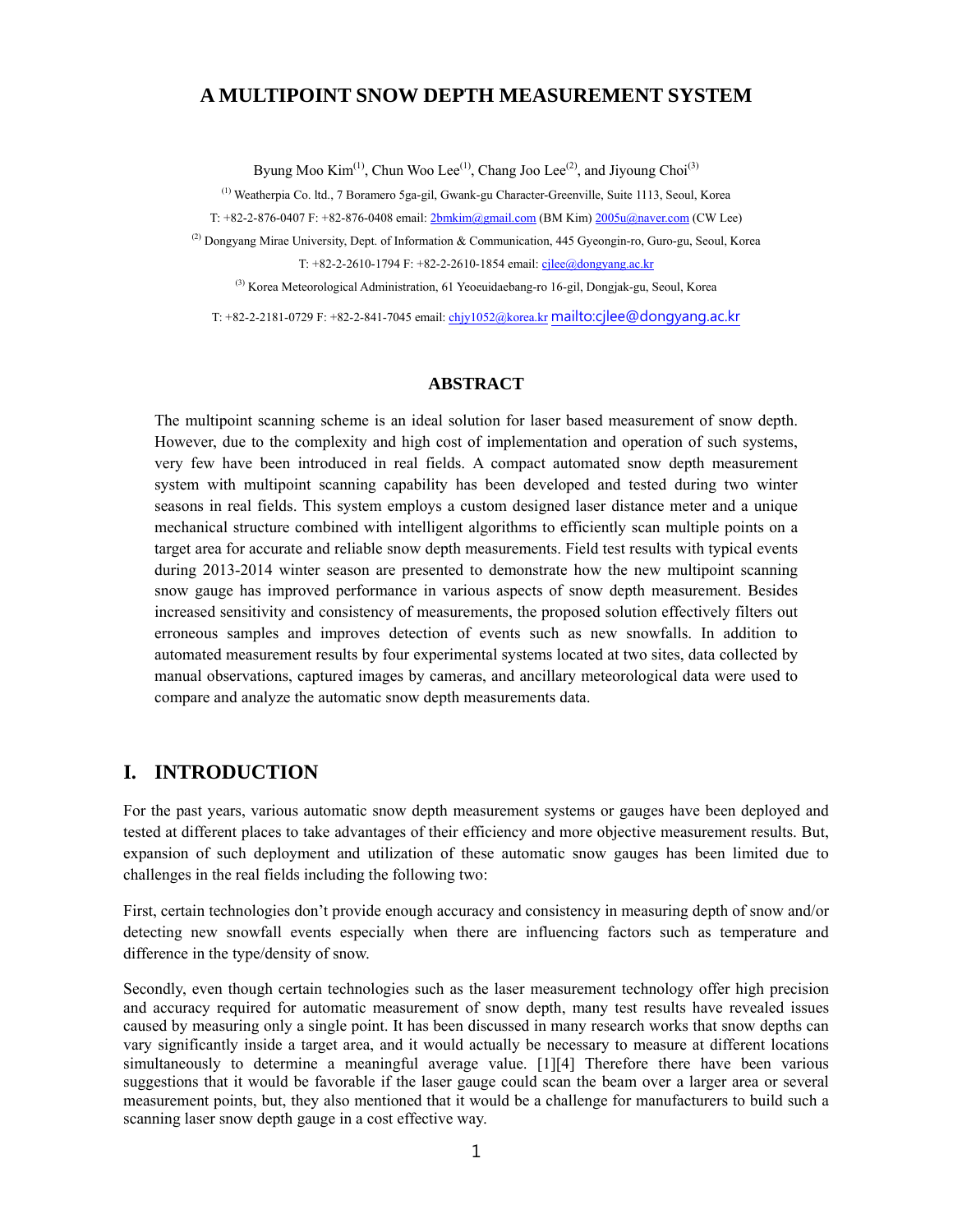The research work presented in this paper has been started to solve this problem with a practical multipoint scanning laser gauge scheme. This presentation will discuss the concept of the practical multipoint laser snow gauge and the results from its field test during 2013-2014 winter season.

# **II. EQUIPMENT**

### **Theory of Operation**

Figure 1 shows SDMS-10, the first version of our multipoint scanning snow gauge used for field tests in this research. As shown in Figure 1, the snow gauge scans the laser beam on a circular path on the surface of snow and measures distance from each point on the path and provides the average of the depths at these points.

A unique mechanical structure was designed and structured to provide a cost effective and simple solution for a 2-D multipoint snow gauge. In this mechanical structure, a laser distance meter is attached to a motor in a slightly tilted (slanted) fashion so that, as the motor turns, the transmitted laser signal from the laser distance meter points at different spots on a circular path on the surface of snow. This scheme allows snow depth measurements



**Figure 1** SDMS-10, the first version of our multipoint scanning snow depth gauge used for the field tests

on multiple points scattered along the circular shape on the surface of snow in a simple way. The size of the circular shape on the surface of snow varies depending on the distance between the laser distance meter and the surface of snow and the angle between the laser beam and the shaft of the motor.

Figure 2 shows how the direction of a laser signal from the laser distance meter and the reflected signal are changed as the motor rotates due to tilted attachment of the laser distance meter to the shaft of the motor.



**Figure 2** The laser distance meter attached to the shaft of a motor tilted by an angle, θ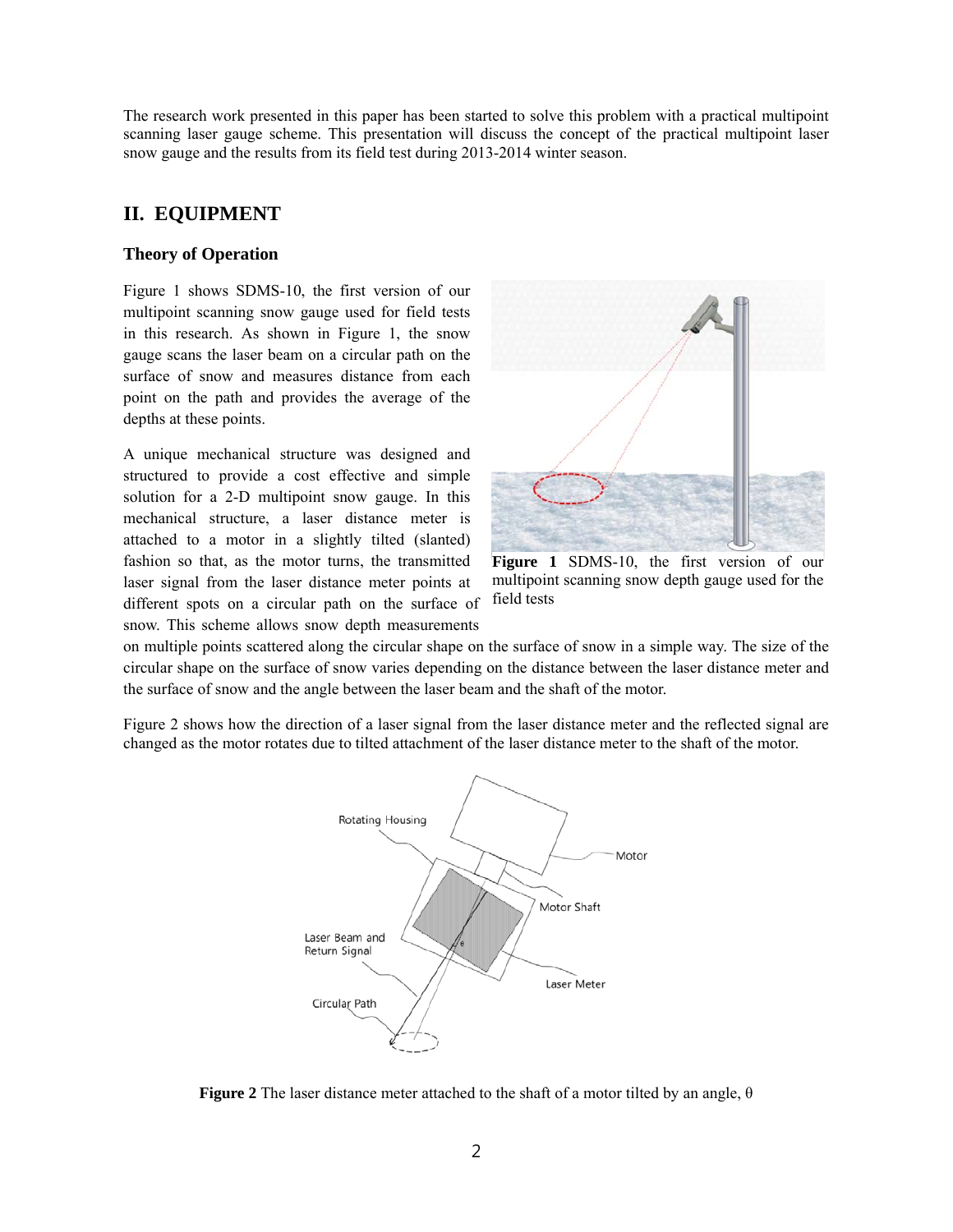Figure 3 is a diagram showing a single laser beam projected by and reflected back to the laser distance meter from a spot on the surface of the snow at a given time *t*. If the measured distance from the laser distance meter to the surface of snow is  $Ls(t)$  at a certain time t, and  $Lg(t)$  is the distance to the ground level, and  $f(x)$  is the tilt angle at time *t*, then the depth of the snow is derived as follows: Depth of snow at t.  $d(t) = ((Lg(t) - Lg(t)) \times \sin \theta(t))$  1



**Figure 3** A single laser beam and the return signal for distance measurement at a given time t

For measurement of the next points on the circular path, as shown in Figure 4, the controller of the snow gauge rotates the motor by an angle, Φ, and repeats the above measurement and calculation. The system repeats the same step for  $t = 0$  to  $t = N - 1$ until it finishes the intended number of measurements, *N*, for the round. If, the degree of rotation between two neighboring points is given by *Φ*, and the total rotation of a round is 360 degrees, *Φ* is given as by

 $\frac{360}{N}$ er  $\oint \bullet N = 360$ . Figure 4 shows how measurements are done for all the points for  $\mathbf{r} = \mathbf{0}$  to  $N - 1$ , ( $t \Phi$  in circular angle).



**Figure 4** A round of measurements along a circular shape

At each time t (circular angle  $t^{\mathbf{0}}$ ),

 $d(t) = ((Lg(t) - Lg(t)) \cdot \sin \theta(t), \sin \theta(t))$  where  $t = 0$  to  $N - 1$ , where,  $\mathcal{N}$  **along the mumber of samples** along the circular path on the target surface, and Lg(t) for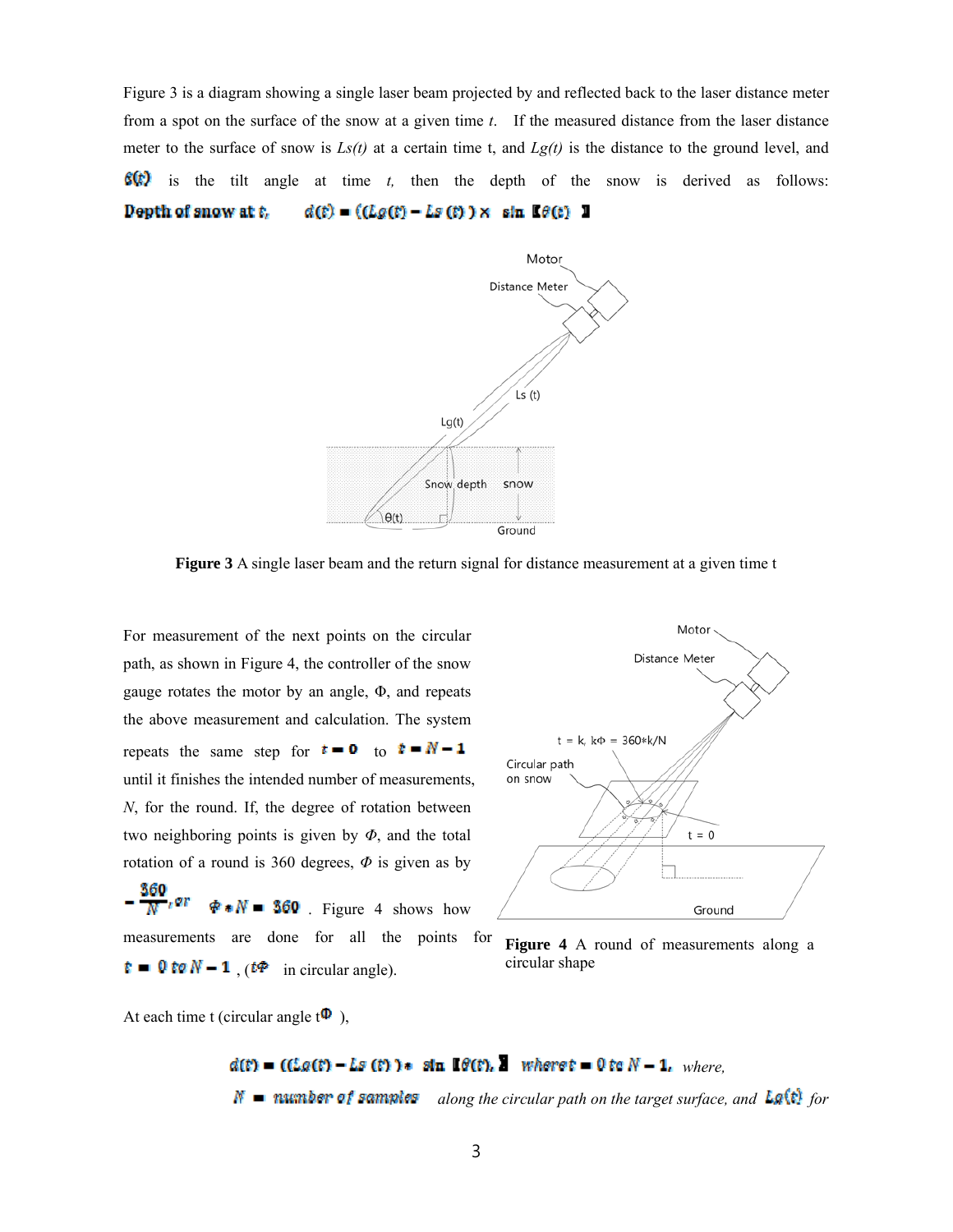*t* =0 *to N-1 (circular angle*  $t^* = 0$  *to 350 ) and*  $\theta$  $\Omega$  *are already determined by a calibration procedure.* 

Once a round of measurements is completed, the processing module filters out abnormal data and take an average and determine the current snow depth based on a set of rules and history data. The system may repeat the steps several times to increase reliability of the final data, and the system stores measurement data in its local storage and/or uploads them to the remote server for further analysis and presentation on its website.

#### **SDMS-20**

The system uses a custom designed laser distance meter, a special mechanism and other hardware to make the end product small and light while keeping the total solution cost effective even with the complicated multipoint scanning capability. Figure 5 shows the latest version of our snow gauge head with size of 8cm x 8cm x 15cm and weight of 1.5kg. The details on how to implement the multipoint scanning snow gauge are beyond the scope of this presentation and will be discussed on a different occasion.



**Figure 5** SDMS-20, a smaller and lighter version of SDMS-10 with more features **(Size:** 8cm x 8cm x 15cm **Weight:** 1.5 kg)

## **III.FIELD TEST SETUP**

## **Field Test Sites**

Field tests of the multipoint snow gauges during winter 2013-2014 have been performed at four different sites in Korea as listed in Table 1. The main factors considered for selection of these sites were the availability of other references at the sites and distinct difference in snow precipitation patterns. Based on the criteria, two locations were selected. One of these locations in the northern part of the country has heavy snow in winter and snow depth reaches two meters easily. And the other one is located in the southern part of the country, and it has more frequent snow, but, snow melts relatively quickly and doesn't accumulate much. As shown in Table 1, we've deployed two snow gauges at each of these locations.

| Site | Location                     | Climate characteristics          | Reference Zero-Level |
|------|------------------------------|----------------------------------|----------------------|
|      | Gochang                      | Warm and frequent snow           | Snow plate           |
| 2    | Gochang                      | Warm and frequent snow           | Natural ground       |
|      | Daekwanryeong<br>Observatory | Cold, heavy snow and strong wind | Natural ground       |
| 4    | Daekwanryeong<br>(CPRC)      | Cold, heavy snow                 | Grass                |

**Table 1** Four field test sites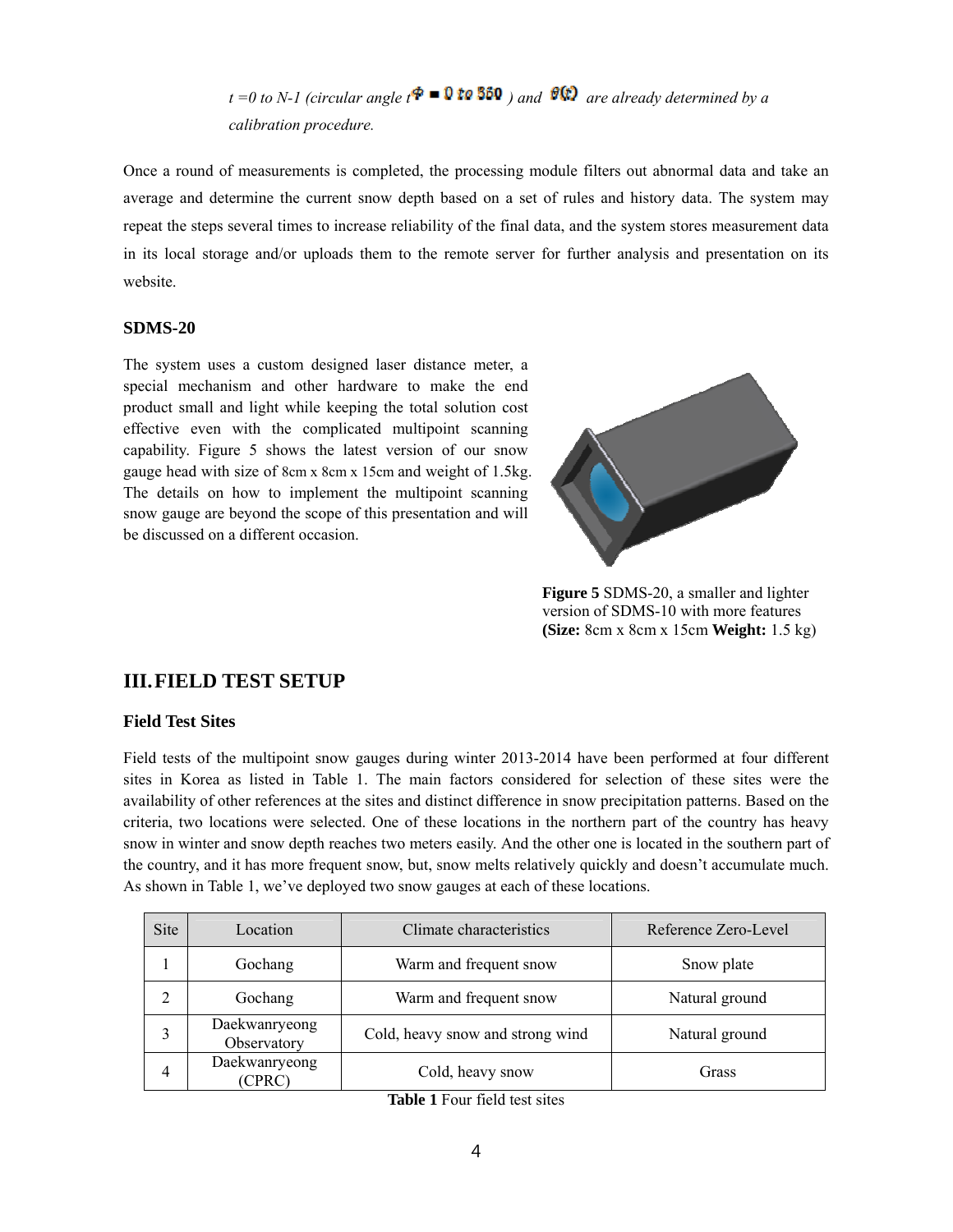# **Installation**

The snow gauges were collocated with other existing snow gauges and mounted on poles at heights of approximately two (2) meters above ground. For each site, the inclination angle was between  $30^{\circ}$  - 45° off the vertical line to make sure that the target area is at an enough distance from the installation structure or the equipment. We've observed that an inclination angle anywhere between 20° and 50° works well with the multipoint snow gauge. All four snow gauges were configured to measure 36 points on circular paths to determine the average snow depth.

Site 1 was setup with a wooden snow plate for the zero-level reference, and Site 2 and Site 3 had the zerolevel reference on the bare ground. At Site 4, we used the natural grass as the zero-level for the multipoint measurement. Figure 6 shows the setup for the field test equipment at Site1 and Site 2, Figure 7 shows the setup for Site 3 and Site 4.



**Figure 6** Site 1 and 2 at Gochang Observatory in southern part of Korea



**Figure 7** Site 3 and 4 at Daekwanryeong area in north-eastern part of Korea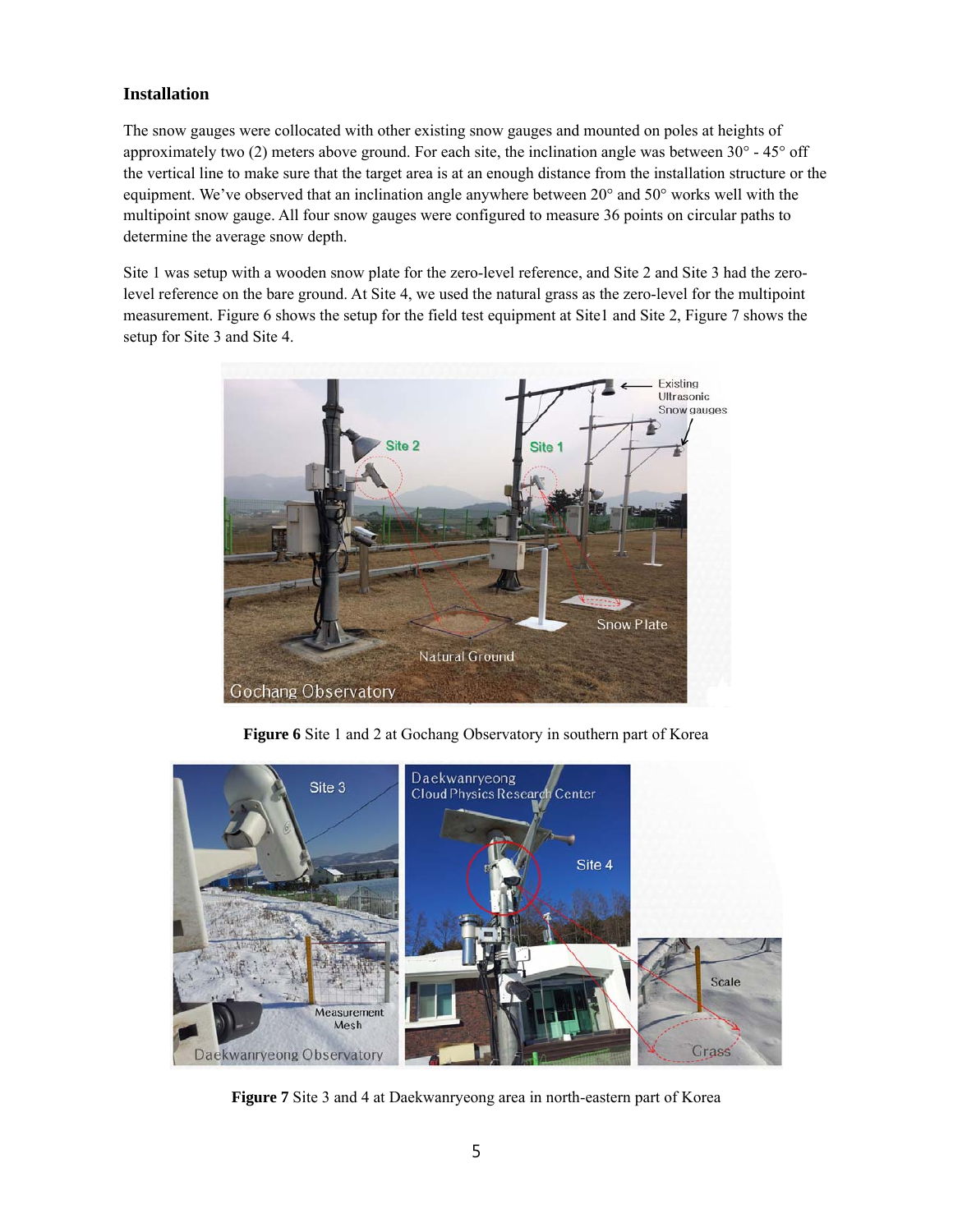### **Data Collection and Processing**

As a multipoint snow gauge performs measurements at the target areas, it first captures raw data at the sample points along the circular shaped path, and then it applies filtering and processing algorithms to get meaningful average snow depth data.

Measurements and uploads have been executed every 1 or 2 minutes. Both raw data and results of data processing along with other environmental information data such as air temperature have been uploaded to the main server for further processing and presentation to our website. We've used official measurement data by the observatories at the sites as a reference.

# **IV.TEST RESULTS**

#### **Multipoint Scanning vs. Single Point Measurement**

Figure 8 through Figure 10 show snow depths at all 36 points on the scanning paths on the ground or the surface of snow at site 3 at 11:00AM on February 6 through February 8 in 2014. These test results clearly illustrate why a multipoint scanning snow gauge can outperform a single point laser snow gauge and provide more meaningful representative snow depth data for a target location.

The measurement data in Figure 8 was captured right after an automatic ground-level adjustment. One can assume that all points would be at the zero-level, but, in reality, the measurement depths at the points were between -2 mm and 2mm. The errors or deviations are partly due to irregular scattering or reflection of the laser signal and partly due to the error added by the laser distance meter itself. As there was more precipitation and the snow depth reached 7.3 cm, the error became bigger and some point showed 8.2cm and 6.4cm with a maximum difference of 1.8cm. When the snow depth reached 41.1cm, the difference between the points reached almost 3cm. If we measured only on point on the snow, any arbitrary one of these points would have been the representative snow depth on the site.



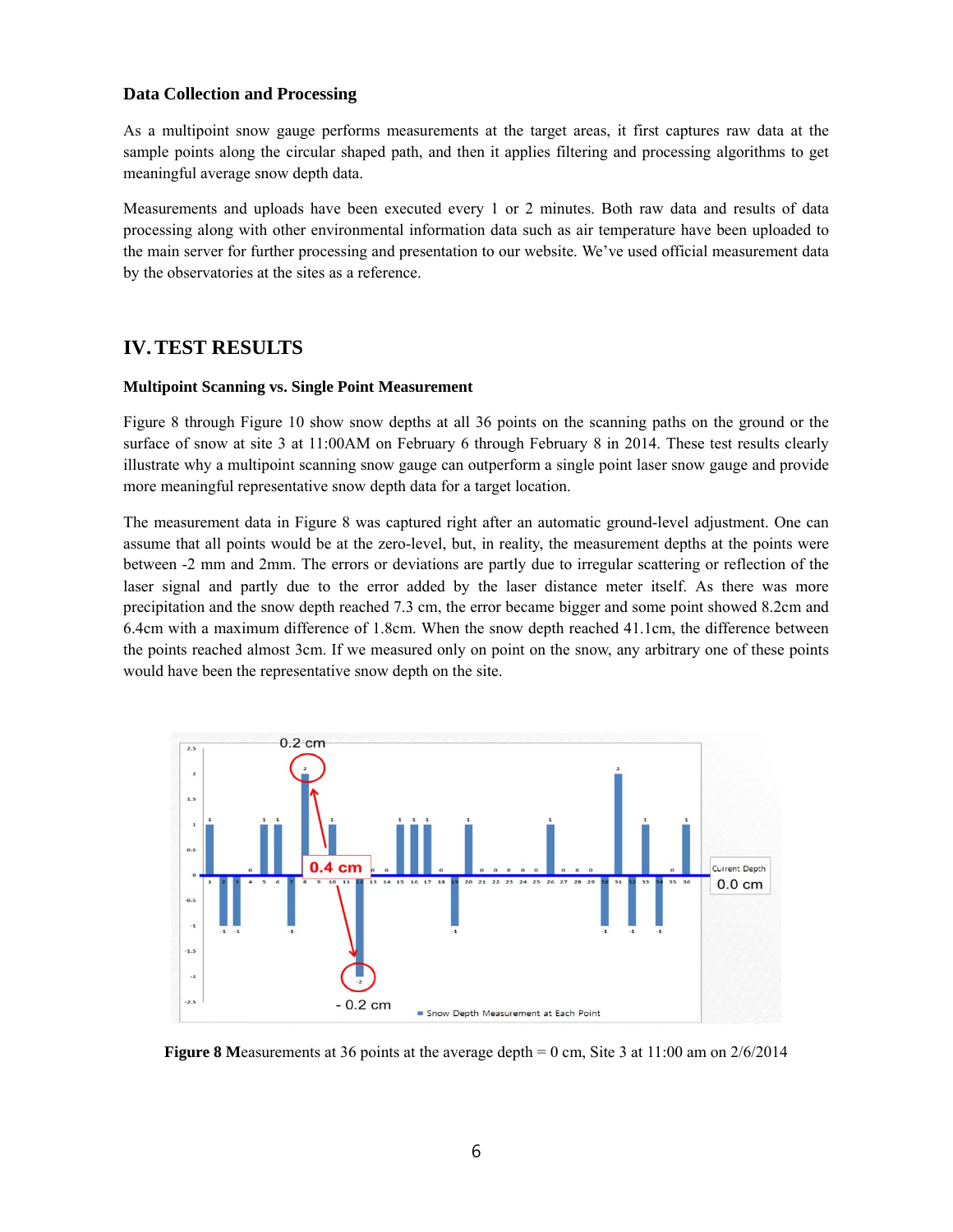

**Figure 9** Measurements at 36 points at the average depth = 7.3cm, Site 3 at 11:00 am on 2/7/2014



**Figure 10** Measurements at 36 points at the average depth = 41.1cm, Site 3 at 11:00 am on 2/8/2014

## **Case Studies**

In this this section, three distinct snowfall events during the field test period are presented.

## **(1) Heavy snow fall (7 - 8 February, 2014) at site 3 and 4**

This snowfall event was recorded at site 3 on February 7 and 8, 2014, the first two days of the record high snowfall in the region. The automatic measurement data by the snow gauge was compared with the manual measurement data, and, as an additional reference, we've installed a scale and recorded reading of the scale using an IP camera. As show in Figure 11, the measurement data from the snow gauge matched the results of manual measurement by officials at the sites and captured data from the camera. Manual measurements were done on a different spot with a snow plate and a scale a few meters apart from our gauge.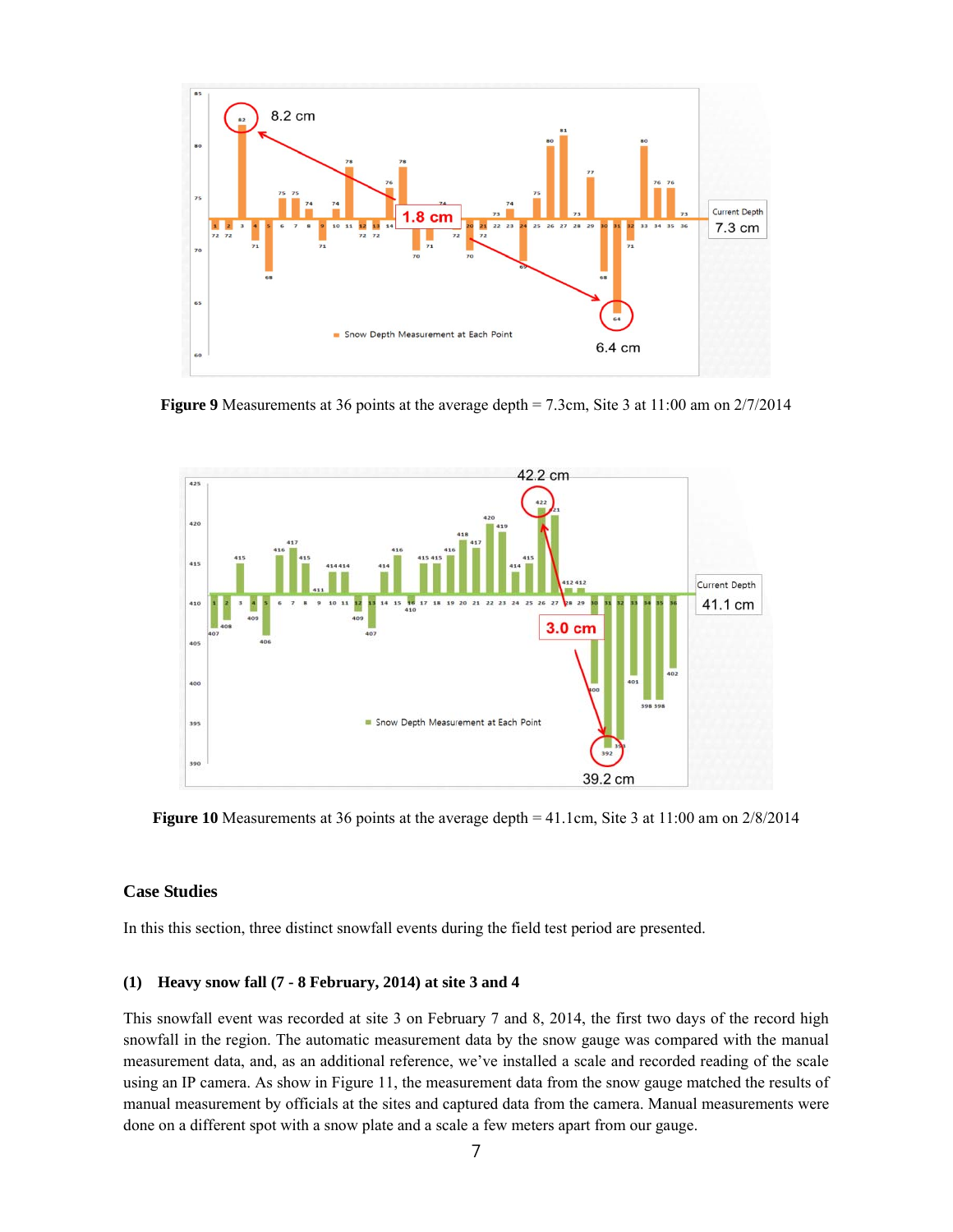

**Figure 11** Measurements at site 3 on 2/7/2014 and 2/8/2014 unit: mm

#### **(2) New snow fall (20 Jan, 2014) at Site 1 and 2**

As shown in Figure 12, new snowfall was observed and recorded around at 18:50 on Jan 20, 2014. Due to the different types of the zero-level reference, two sites showed different performance in detecting the new snowfall. Detection of the new snowfall by the snow gauge at Site 1 installed with a snow plate didn't happen until there was  $0.2 - 0.3$  cm of snow. But, as shown in the data and the captured image, the snow gauge at Site 2 (bare ground) detected the new snowfall almost immediately at 18:48.



**Figure 12** Detection of new snowfall with and without a snow plate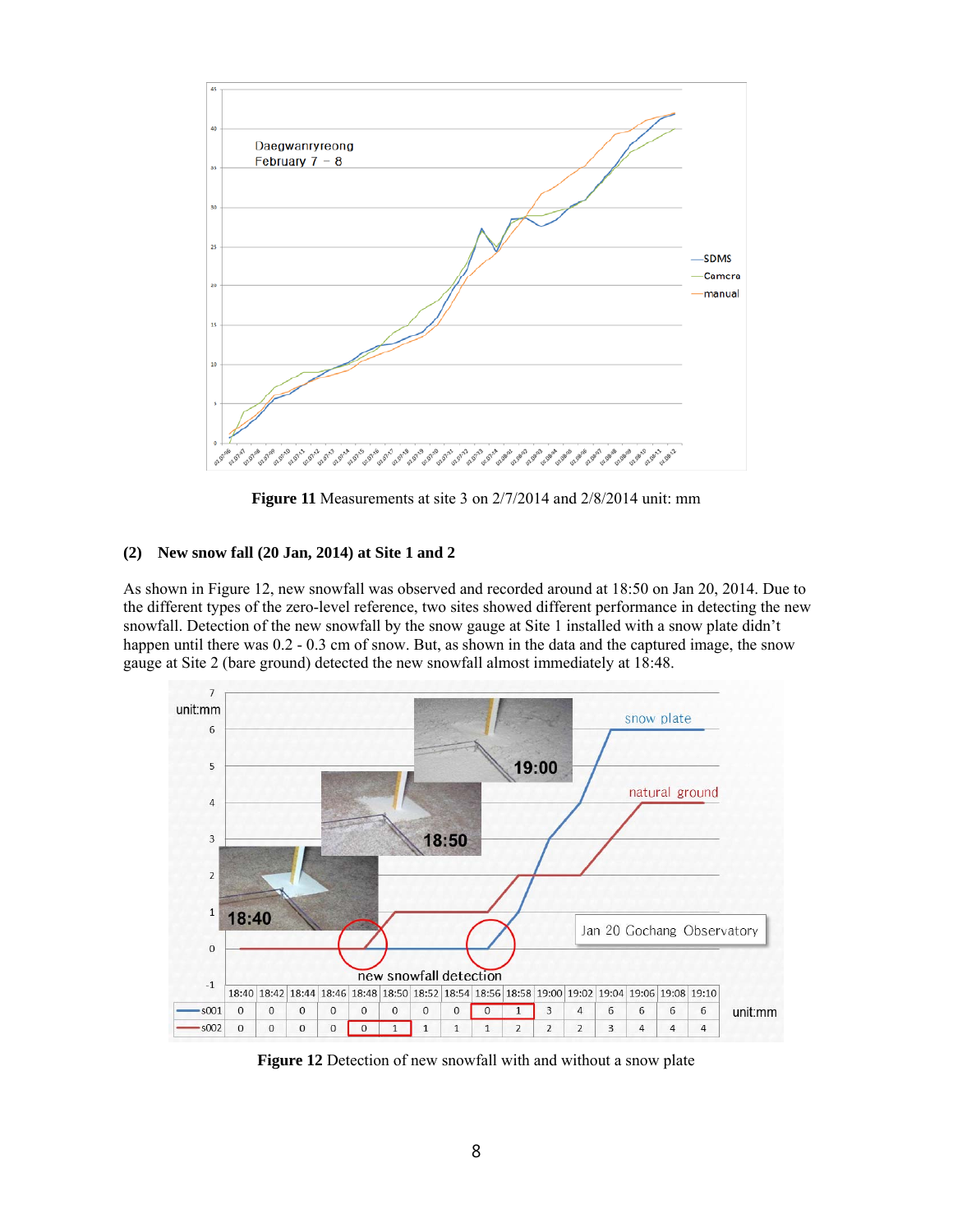The snow plate used for Site 1 is a bright colored wooden plate, and we suspect that the signal reflected from the snow plate can be stronger than the signal reflected from the snowflakes especially at onset of new snowfall. When this happens, the distance measured by the gauge can be bigger that actual distance resulting in negative snow depth values at certain points affecting the final average. This phenomenon is depicted in Figure 13.

As discussed in [1], most snow gauges can measure larger snow depths with adequate accuracy. But, they have difficulties in measuring small snow depths and detecting onset of snowfall. And, it's difficult to measure snow depth in millimeter accuracy because of various factors like size of snowflake and condition of the ground. But, even with consideration of these factors, the



**Figure 13** different reflection paths of measuring laser signal with a snow plate

multipoint snow gauge was able to detect new snowfall as quickly enough as the snow depth reaches few mm.

#### **(3) Additional snow fall detection (21 Jan, 2014) at site 3**

Figure 14 shows additional snowfall at site 3 and 4 on top of existing snow of approximately 7 cm. We've used this event to evaluate performance of the snow gauge in detecting of new snowfall on top of existing snow. The snowfall was immediately detected and new precipitation was recorded properly. We believe there had been error no more than a couple of mm in detecting new snowfall in this case. This result is in line with the results of new snowfall detection performance with natural ground/earth.



#### **Snow Plates**

Snow plates are commonly used to set the ground level for snow depth measurement. It's especially important when the measurements are done manually. Different snow plates are recommended to best emulate the natural ground level or grass in terms of keeping consistency in the depth of snow as snowfall accumulates or snow melts. Lanzinger and Theel presented design of snow grids and snow plates made of GRP optimized with respect to undisturbed deposition of snow, comparable to that on natural snow or grass surfaces [2]. One can hope that, at the end, an automatic snow gauge would be able to measure snow depth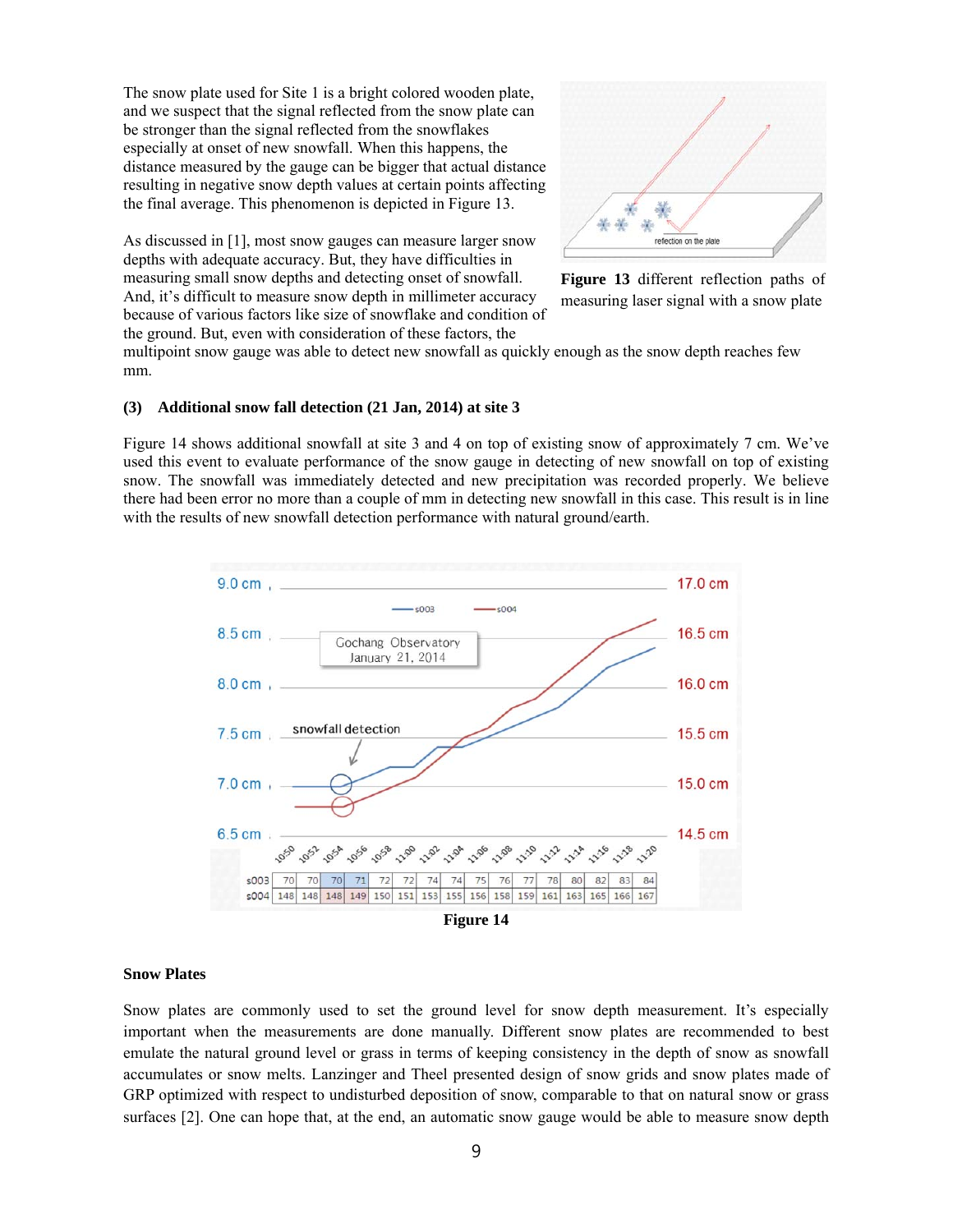on natural ground or grass without any snow plates. But, when automatic snow gauges are deployed in real fields, there are issues like growing weeds and change of the ground level due to frost or freezing. Therefore there are certain cases we need to have snow plates or grids even with multipoint scanning snow gauges which are less sensitive to the type of ground/earth.

## **Auto-zero Level Algorithm**

There are other challenges in fully automatic generation of snow depth data of good quality in real fields. One of those challenges is to provide an effective auto-zero level function. Marijun de Haij mentioned that the distance to the zero level of the natural ground surface varies strongly in time. In certain cases, frost on the ground lifts the surface level under very cold conditions in the order of 1-2 cm. [3] This has been observed at all of our field test sites too.

We've developed auto-zero level algorithms and applied them to all the sites. Site 1 with a wooden snow plate has shown perfect performance with the auto-zero level calibration algorithms. Site 2 and 3 with natural ground/earth have shown acceptable auto-zero level performance as well. But, we had challenges with site 4 with grass because the zero level formed by the grass changes significantly in short time. When we changed parameters for the auto-zero level beyond certain thresholds, it lowered the sensitivity of new snowfall detection in certain cases.

# **V. SUMMARY**

In this research, a multipoint laser snow depth gauge has been tested, and impacts of multipoint scanning to snow depth measurement have been analyzed and represented.

- As expected by many research work performend by different meteological authorities, the multipoint scanning snow gauge scheme outperformed single point laser snow gauges and other types in terms of its accuacy and consitency.
- Test results have been compared with other measurements results at the site, and the results reasonablly matched official manual measurement data and additional observation data by cameras.
- It's been observed that, when the multipoint scanning scheme is used, the accuracy/threshold of new snow fall detection can be as low as few milimeters.
- The new multipoint snow gauage solution didn't require significant cost increase when it's compared with single point laser snow gauges.
- The multipoint scanning scheme provides reasonable results at an inclination angle between 20° 50° off the vertical line. This makes installation and operation of the gauge easier and more practical.
- Due to its multipoint nature, the multipoint scheme works well with natural ground with a proper auto-zero level function enabled.
- The multipoint scanning scheme enhanced the auto-zero capability in many cases.

# **ACKNOWLEDGEMENTS**

This work was supported by the "Program for promotion of meteorological industry and development of application technologies" of Korea Meteorological Industry Promotion Agency (KMIPA) and Korea Meteorological Administration (KMA).

# **REFERENCES**

[1] Lanzinger, E. and Theel, M.: Improving reliability and sensitivity of a laser snow depth gauge. Presentation at TECO 2010, Helsinki, 30 August - 1 September 2010.